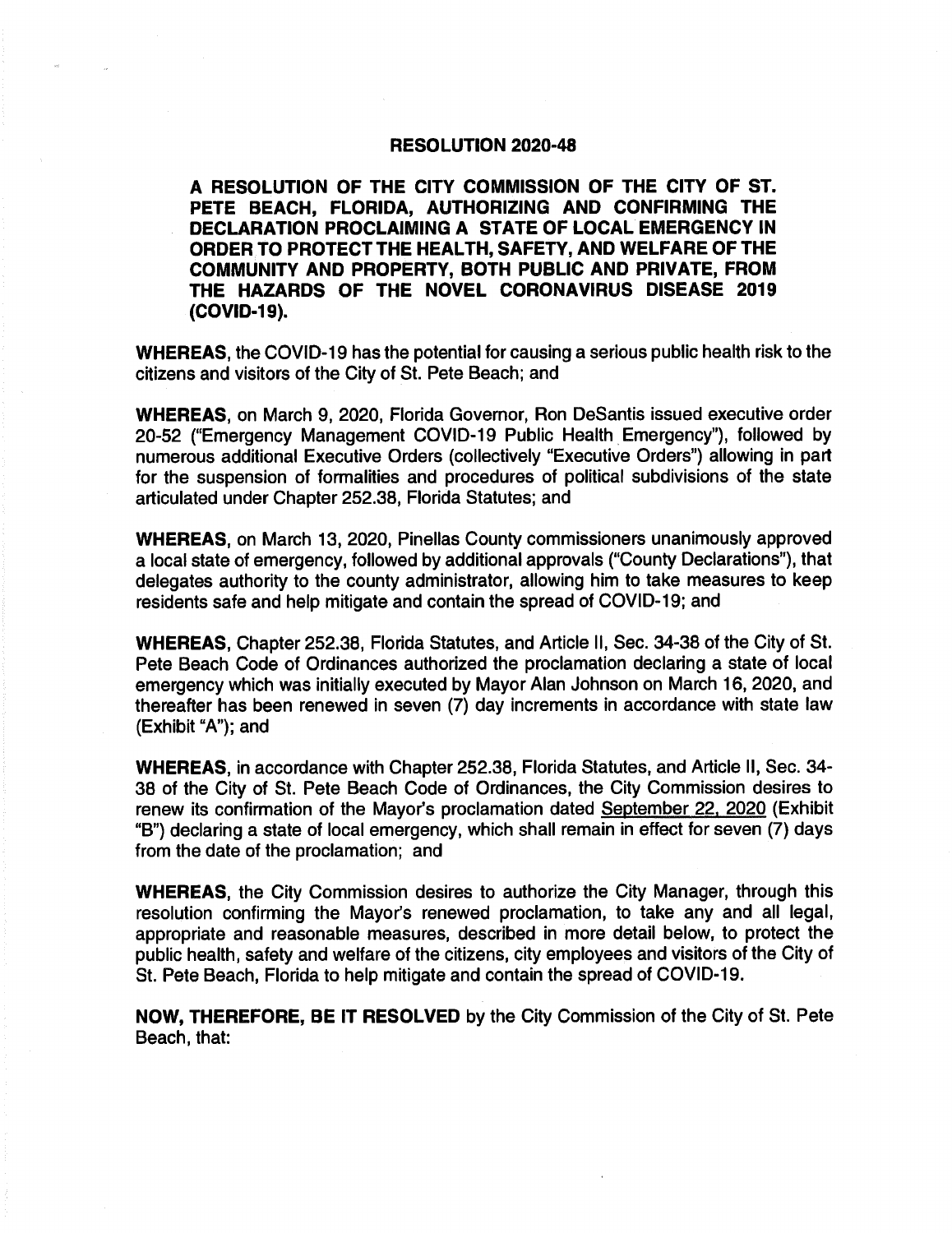Section One: The above recitals and attached exhibits are true and correct and are incorporated herein by reference.

Section Two: COVID-19 poses a serious threat to the residents of the City of St. Pete Beach and the Mayor's renewed proclamation declaring a State of Local Emergency executed on September 22. 2020 is necessary and is hereby confirmed and shall be in effect for all territory within the corporate boundaries of the City of St. Pete Beach for seven (7) days in accordance with state law and the City's code of ordinances.

Section Three: The City Commission authorizes the City Manager of the City of St. Pete Beach to take any and all legal, appropriate and reasonable measures ("Emergency Measures") to protect the public health, safety and welfare of the citizens, city employees and visitors of the City of St. Pete Beach, Florida to help mitigate and contain the spread of COVID-19, including but not limited to the actions listed in

- a) Sec. 34-38, St. Pete Beach Code of Ordinance;
- b) 252. 38, Florida Statute; and
- c) Resolution 2020- 13, as amended.

Section Four: Such Emergency Measures entrusted to the City Manager include the duties and responsibilities required of him by the City's charter, code, and other laws, policies, rules, and regulations.

BE IT FURTHER RESOLVED THAT the enforcement of the provisions of this Resolution and the associated proclamation shall be in effect until terminated or expiration in accordance with State law.

Passed this 22nd day of September 2020 by the City Commission of the City of St. Pete Beach, Florida.

Alan Johnson, Mayo

ATTEST:

Amber LaRowe, City Clerk

APPROVED AS TO FORM AND CORRECTNESS:

Andrew Dickman, City Attorney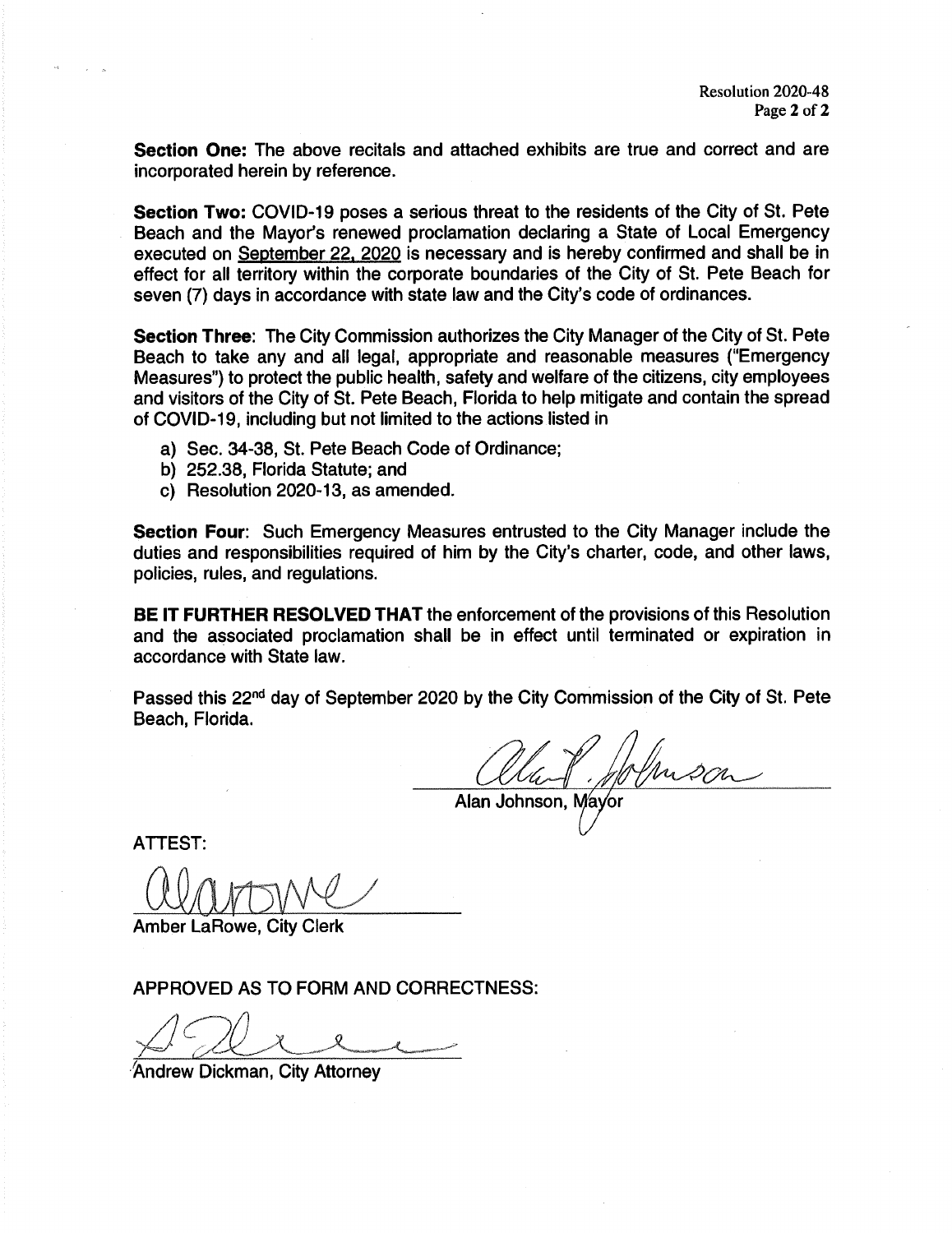

## RENEWED PROCLAMATION DECLARING STATE OF LOCAL EMERGENCY September 22, 2020

WHEREAS, the COVID-19 has the potential for causing a serious public health risk to the citizens and visitors of the City of St. Pete Beach; and

WHEREAS, on March 9, 2020, Florida Governor, Ron DeSantis issued executive order 20-52 Emergency Management COVID- 19 Public Health Emergency"), followed by numerous additional Executive Orders (collectively "Executive Orders") allowing in part for the suspension of formalities and procedures of political subdivisions of the state articulated under section 252. 38, Florida Statutes; and

WHEREAS, on March 13, 2020, Pinellas County commissioners unanimously approved a local state of emergency, followed by additional approvals ("County Declarations"), that delegates authority to the county administrator, allowing him to take measures to keep residents safe and help mitigate and contain the spread of COVID-19; and

WHEREAS, Chapter 252. 38, Florida Statutes, and Article II, Sec. 34- 38 of the City of St. Pete Beach Code of Ordinances authorized the proclamation declaring a state of local emergency which was initially executed by the undersigned on March 16, 2020, was confirmed by the City Commission by Resolution Number 2020-07, and successively renewed as the State of Local Emergency every seven (7) days thereafter, and is in effect for seven (7) days in accordance with state law; and

WHEREAS, even though both the Governor of the State of Florida and the Pinellas Board of County Commissioners have issued orders and initiated Phase Two of a gradual reopening for normal activities; there remains a necessity for emergency directives in the city; and

WHEREAS, in accordance with Chapter 252.38, Florida Statutes, and Article II, Sec. 34-38 of the City of St. Pete Beach Code of Ordinances, I desire to renew the proclamation declaring a state of local emergency, which shall be submitted to the City Commission for confirmation.